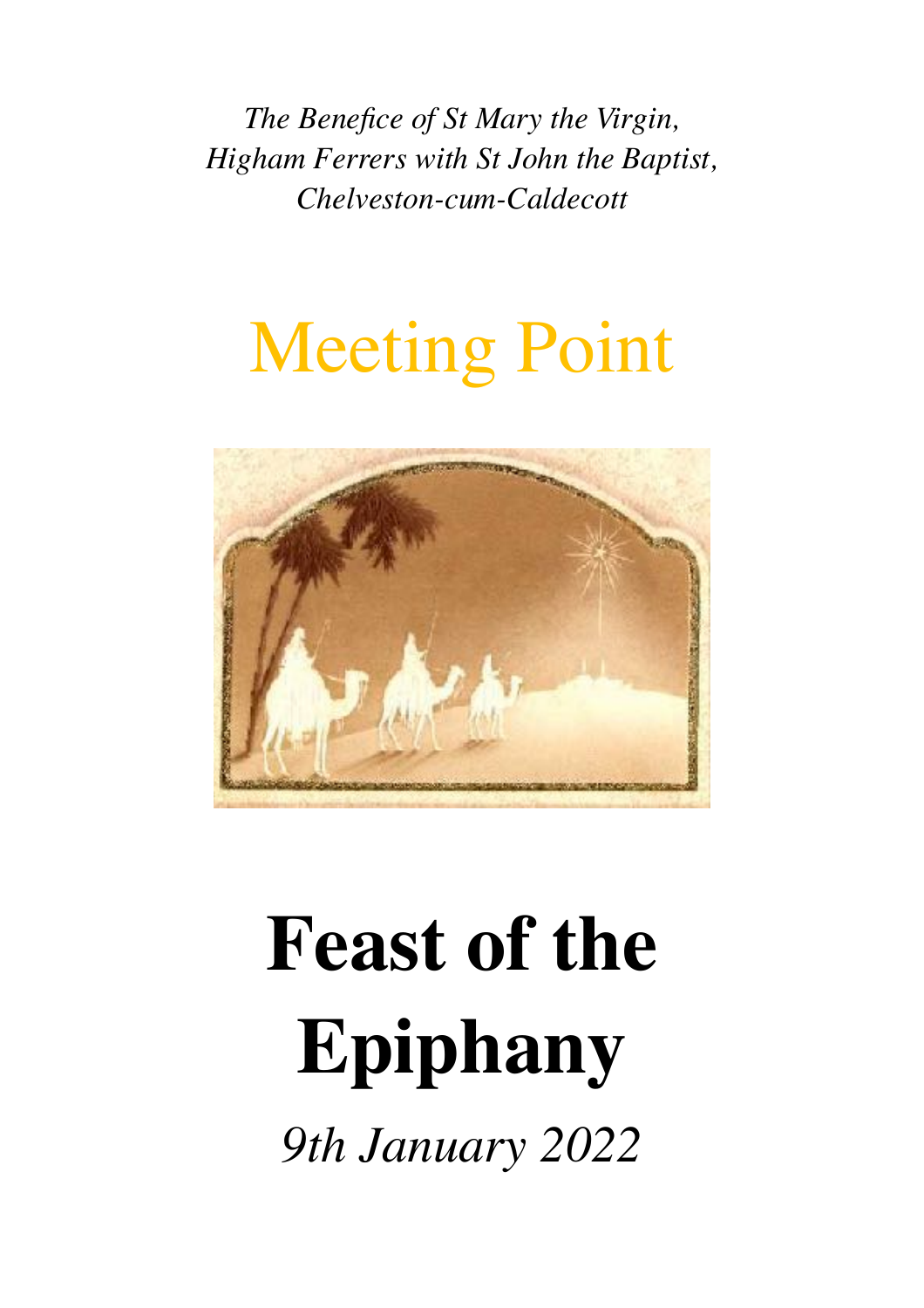# **W**elcome to our online Worship

As Sunday Services now take place in our churches, our Online Worship continues in 'Meeting Point' – we are joined together as one worshipping family through our services at home and in church through the seasons of the Church Year and the themes of the Gospel. Sunday Meeting Point helps us deepen our faith as we explore readings from scripture and experiences from our day to day lives.

*In this week's service we celebrate the manifestation of the deity of Christ as King by the visit of the Magi*

*Many thanks to all who have helped with this Online Service*

*Introduction - Paul*



## *Hymn*

**As with gladness men of old did the guiding star behold, as with joy they hailed its light, leading onward, beaming bright; so, most gracious God, may we evermore be led to thee.**

**As with joyful steps they sped, Saviour, to thy lowly bed, there to bend the knee before thee whom heav'n and earth adore; so may we with willing feet ever seek thy mercy seat.**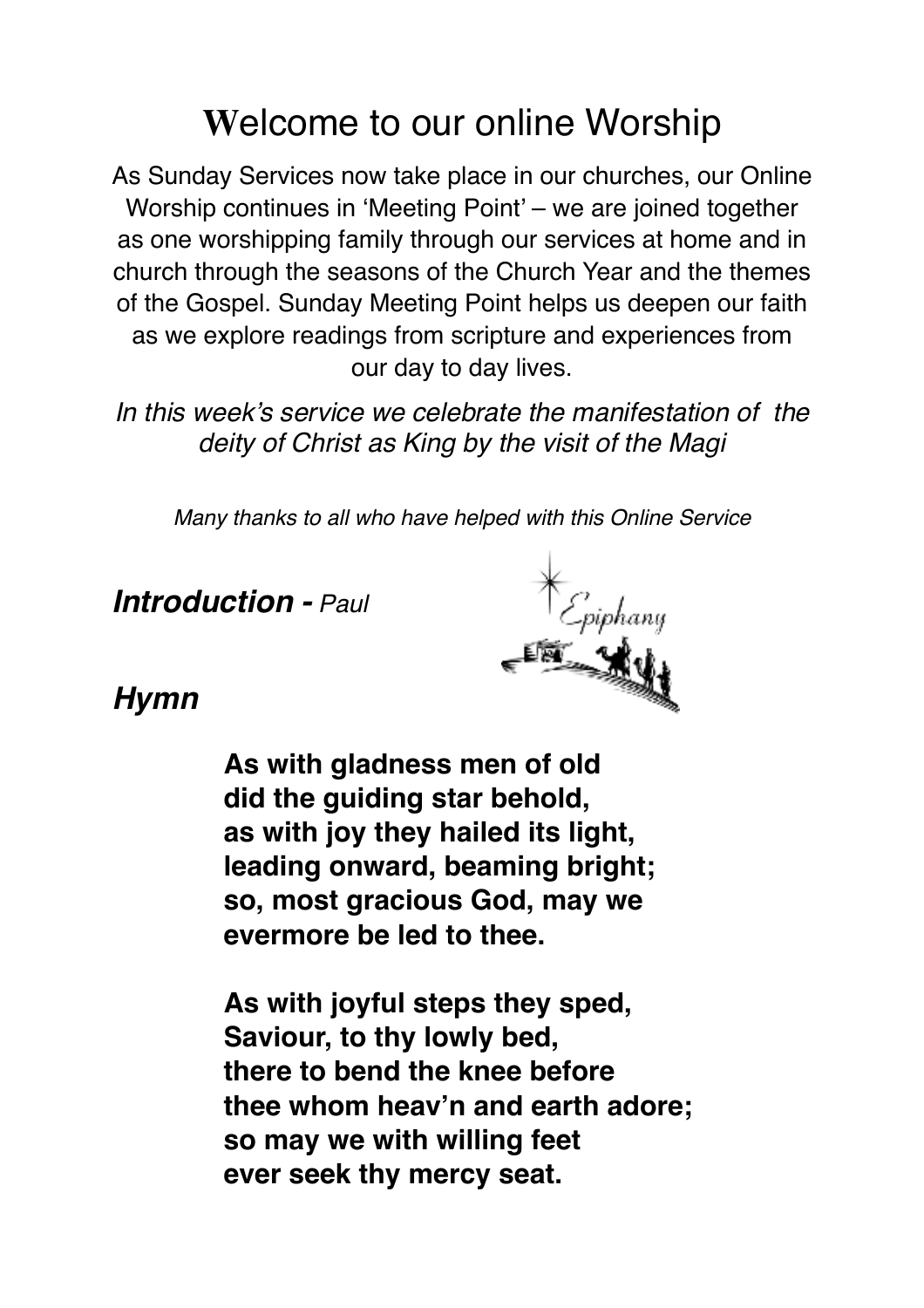**As they offered gifts most rare at thy cradle rude and bare, so may we with holy joy, pure and free from sin's alloy, all our costliest treasures bring, Christ, to thee, our heav'nly king.**

**Holy Jesus, ev'ry day keep us in the narrow way, and, when earthly things are past, bring our ransomed souls at last where they need no star to guide, where no clouds thy glory hide.**

**In the heav'nly country bright need they no created light; thou its light, its joy, its crown, thou its sun which goes not down. There forever may we sing alleluias to our King!**

#### *Acclamation - Michelle*

Arise, shine; for your light has come, **and the glory of the Lord has risen upon you.** 'From the rising of the sun to its setting **my name is great among the nations,' says the Lord.**

All kings shall fall down before him; **all nations shall do him service.**

I will give you as a light to the nations,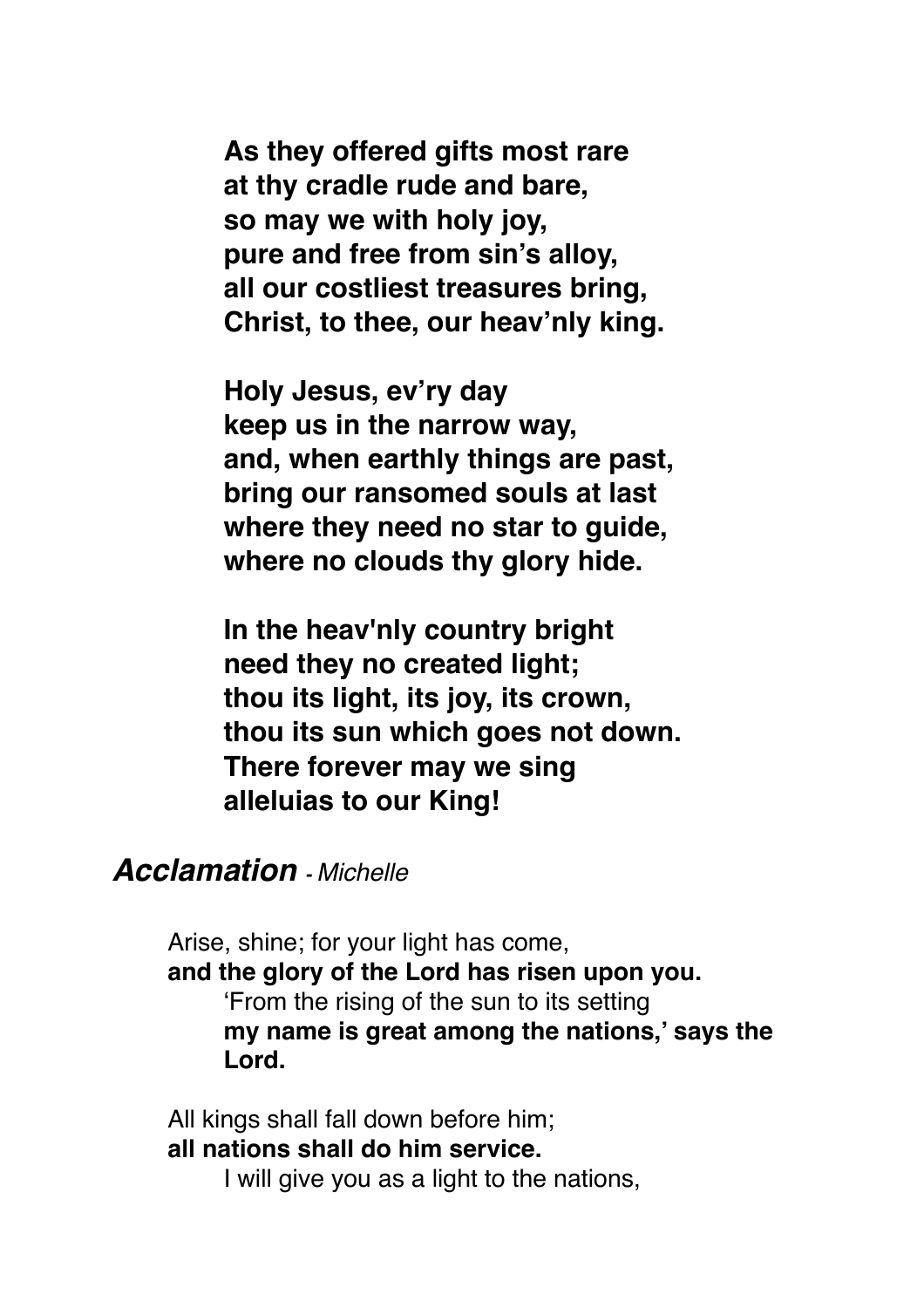**that my salvation may reach to the end of the earth.** The Lord will be your everlasting light **and your God will be your glory.**

# *The Collect - Linda*

Let us pray that our joy in the birth of Christ will last for ever.

Creator of the heavens, who led the Magi by a star to worship the Christ-child:

guide and sustain us, that we may find our journey's end in Jesus Christ our Lord. **Amen.**

# *Gospel* – Matthew 2:1-12 – *read by Michelle*

Hear the Gospel of our Lord Jesus Christ according to Matthew



In the time of King Herod, after Jesus was born in Bethlehem of Judea, wise men from the East

came to Jerusalem, asking, 'Where is the child who has been born king of the Jews? For we observed his star at its rising, and have come to pay him homage.' When King Herod heard this, he was frightened, and all Jerusalem with him; and calling together all the chief priests and scribes of the people, he inquired of them where the Messiah was to be born. They told him, 'In Bethlehem of Judea; for so it has been written by the prophet:

"And you, Bethlehem, in the land of Judah, are by no means least among the rulers of Judah; for from you shall come a ruler who is to shepherd my people Israel."'

Then Herod secretly called for the wise men and learned from them the exact time when the star had appeared. Then he sent them to Bethlehem, saying, 'Go and search diligently for the child; and when you have found him, bring me word so that I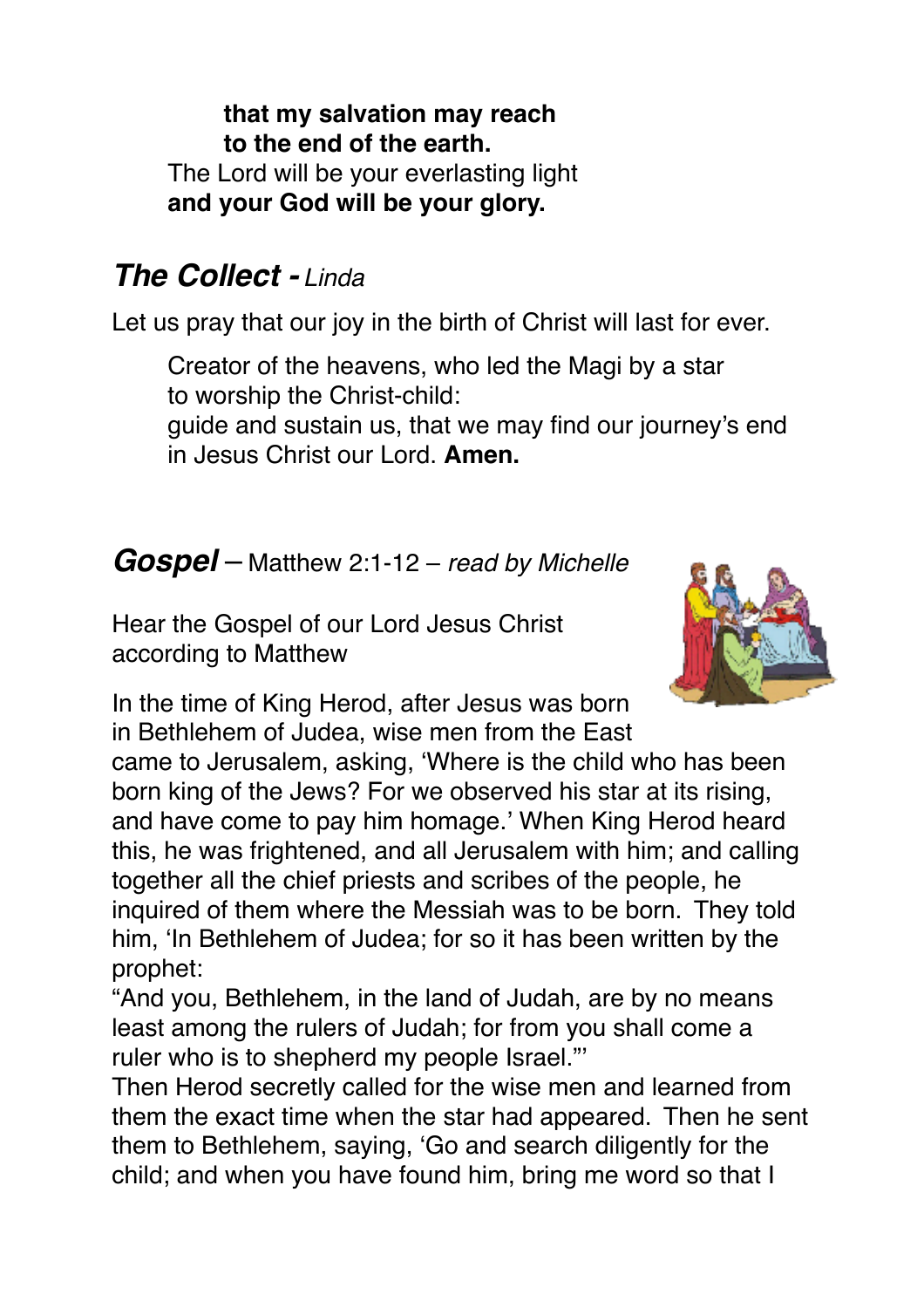may also go and pay him homage.' When they had heard the king, they set out; and there, ahead of them, went the star that they had seen at its rising, until it stopped over the place where the child was. When they saw that the star had stopped, they were overwhelmed with joy. On entering the house, they saw the child with Mary his mother; and they knelt down and paid him homage. Then, opening their treasure-chests, they offered him gifts of gold, frankincense, and myrrh. And having been warned in a dream not to return to Herod, they left for their own country by another road.

This is the Gospel of the Lord.

#### **Praise to you, O Christ**

# *Hymn*

**Brightest and best of the sons of the morning, Dawn on our darkness, and lend us thine aid; Star of the east, the horizon adorning, Guide where our infant Redeemer is laid.** 

**Cold on his cradle the dew-drops are shining; Low lies his head with the beasts of the stall; Angels adore him in slumber reclining, Maker and Monarch and Saviour of all.** 

**Vainly we offer each ample oblation, Vainly with gifts would his favour secure: Richer by far is the heart's adoration, Dearer to God are the prayers of the poor.**

**Brightest and best of the sons of the morning, Dawn on our darkness, and lend us thine aid; Star of the east, the horizon adorning, Guide where our infant Redeemer is laid.**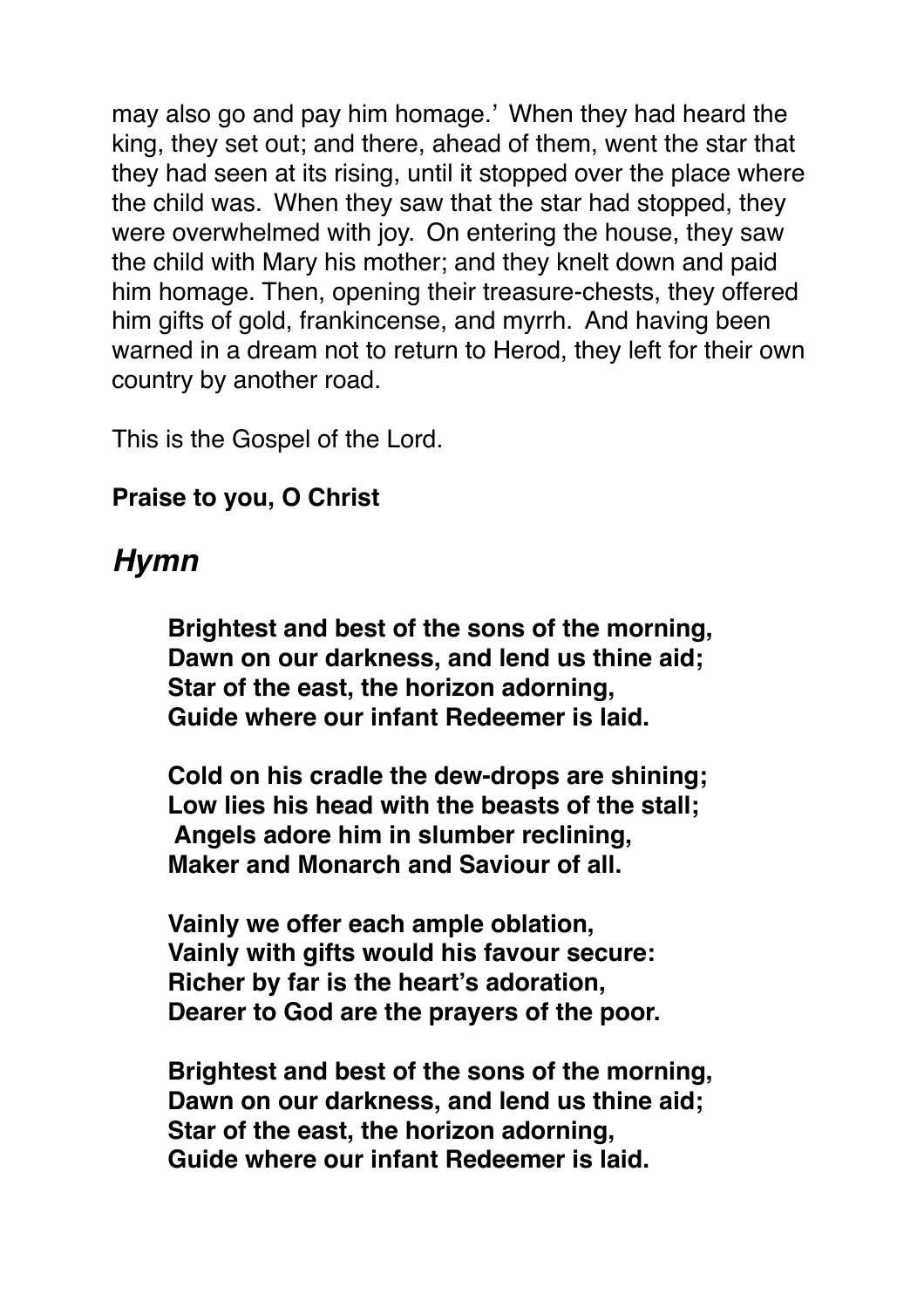#### *Anthem* **– Three kings from Persian lands afar**

Three kings from Persian lands afar To Jordan follow the pointing star: And this the quest of the travellers three, Where the new-born King of the Jews may be. Full royal gifts they bear for the King; Gold, incense, myrrh are their offering. *How brightly shines the morning star! With grace and truth from heaven afar Our Jesse tree now bloweth.*

The star shines out with a steadfast ray; The kings to Bethlehem make their way, And there in worship they bend the knee, As Mary's child in her lap they see; Their royal gifts they show to the King; Gold, incense, myrrh are their offering.

> *Of Jacob's stem and David's line, For thee, my Bridegroom, King divine, My soul with love o'erfloweth.*

Thou child of man, lo, to Bethlehem The kings are travelling, travel with them! The star of mercy, the star of grace, Shall lead thy heart to its resting place. Gold, incense, myrrh thou canst not bring; Offer thy heart to the infant King. Offer thy heart!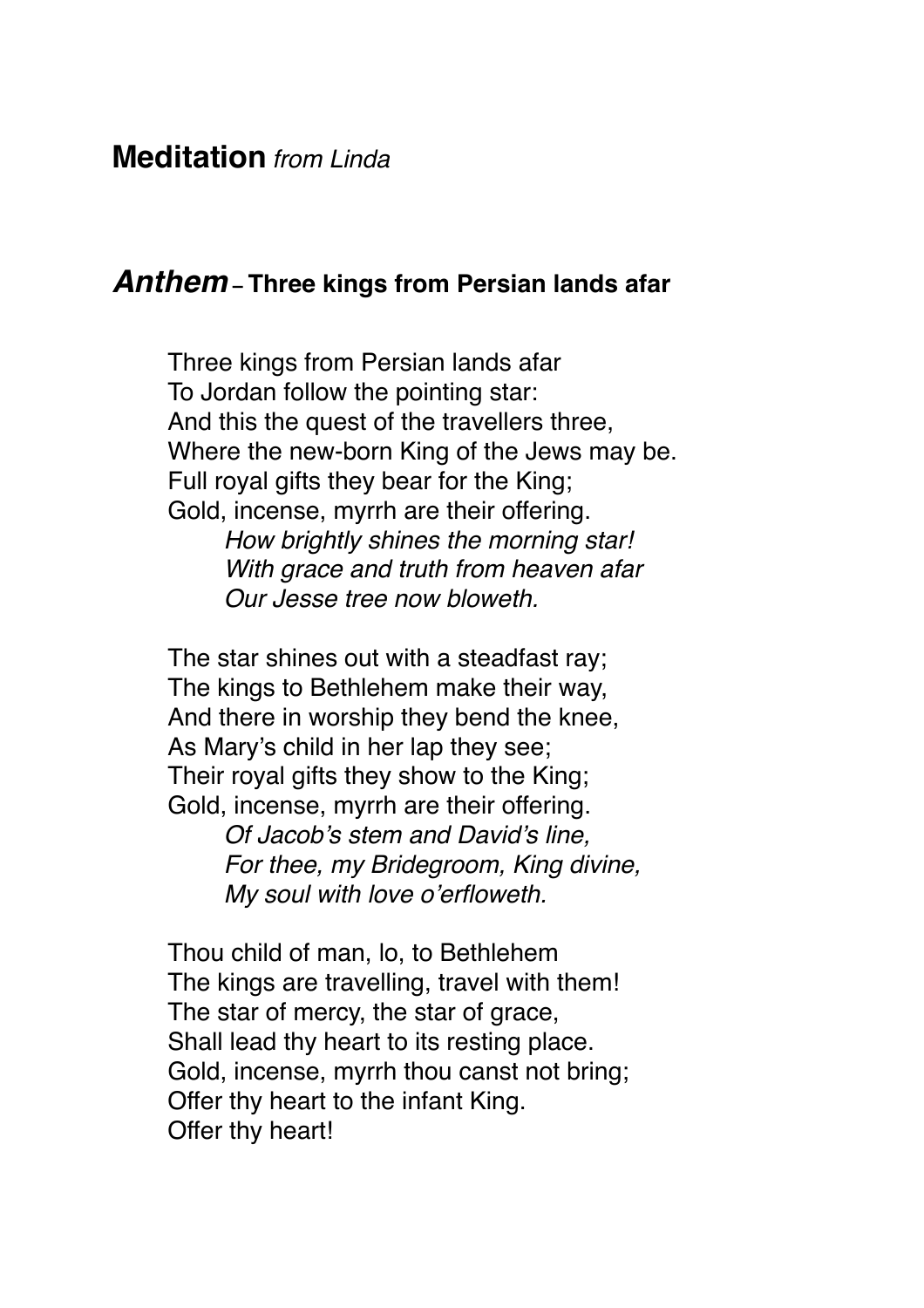#### *Prayers - Michelle, Chris, Georgie & Bella*

*In our prayers we focus on the three gifts of the Magi; gold, frankincense and myrrh.*

Blessed are you, Lord our God, King of the universe: to you be praise and glory for ever.

As gold in the furnace is tried and purified seven times in the fire,

so purify our hearts and minds that we may be a royal priesthood

acceptable in the service of your kingdom.

**Blessed be God for ever.**

Blessed are you, Lord our God, King of the universe:

to you be praise and glory for ever. As our prayer rises up before you as incense, so may we be presented before you with penitent hearts and uplifted hands to offer ourselves in your priestly service. **Blessed be God for ever.**



Blessed are you, Lord our God, King of the universe: to you be praise and glory for ever.

As you give medicine to heal our sickness and the leaves of the tree of life

for the healing of the nations, so anoint us with your healing power

that we may be the first-fruits of your new creation.

**Blessed be God for ever.**

Lord God of the nations,

we have seen your star of your glory rising in splendour. The radiance of your incarnate Word pierces the darkness that covers the earth and signals the dawn of peace and justice.

Make radiant the lives of your people with that same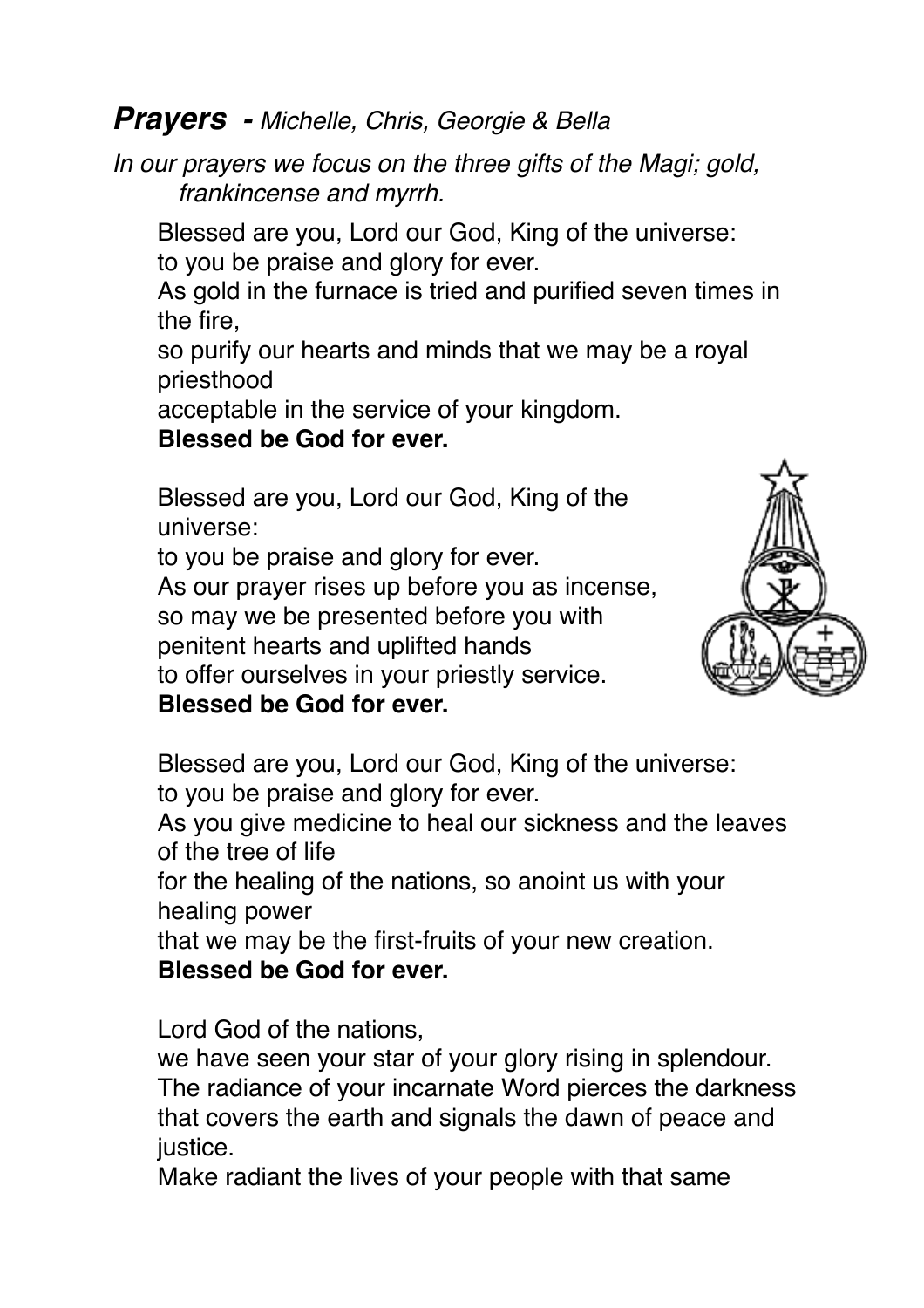brightness,

and beckon all the nations to walk as one in your light. We ask this through Jesus Christ, your Word made flesh, who live and reigns with you in the unity of the Holy Spirit, in the splendour of eternal light, God for ever and ever. **Amen**

# *The Lord's Prayer*

Rejoicing in the presence of God with us, as our Saviour taught us, so we pray:

**Our Father, who art in heaven, Hallowed be thy name; Thy kingdom come; Thy will be done; On earth as it is in heaven. Give us this day our daily bread. And forgive us our trespasses, As we forgive those who trespass against us. And lead us not into temptation; But deliver us from evil. For thine is the kingdom, The power, and the glory, For ever and ever. Amen.**

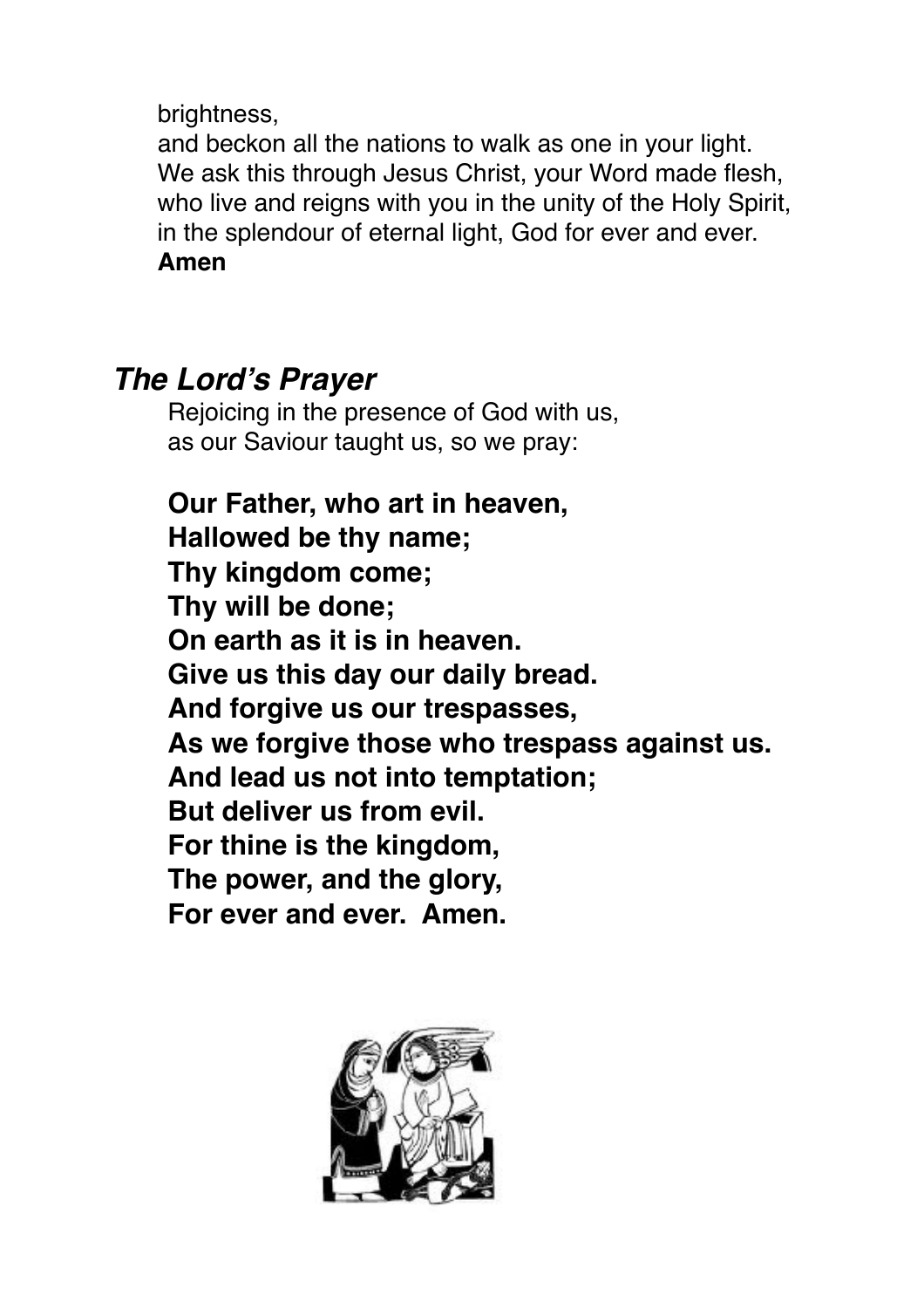# *The Peace - Paul*

Our Saviour Christ is the Prince of Peace. Of the increase of his government and of peace there shall be no end.

The peace of the Lord be always with you **and also with you.**

Let us offer one another a sign of peace.  $H_{Ymn}$ 





**We three kings of Orient are, bearing gifts we traverse afar field and fountain, moor and mountain, following yonder star:** *O star of wonder, star of night, star with royal beauty bright, westward leading, still proceeding, guide us to thy perfect light.*

**Born a king on Bethlehem plain, gold I bring to crown him again, king for ever, ceasing never over us all to reign:**

**Frankincense to offer have I, incense owns a deity nigh; prayer and praising, all men raising, worship him, God most high:**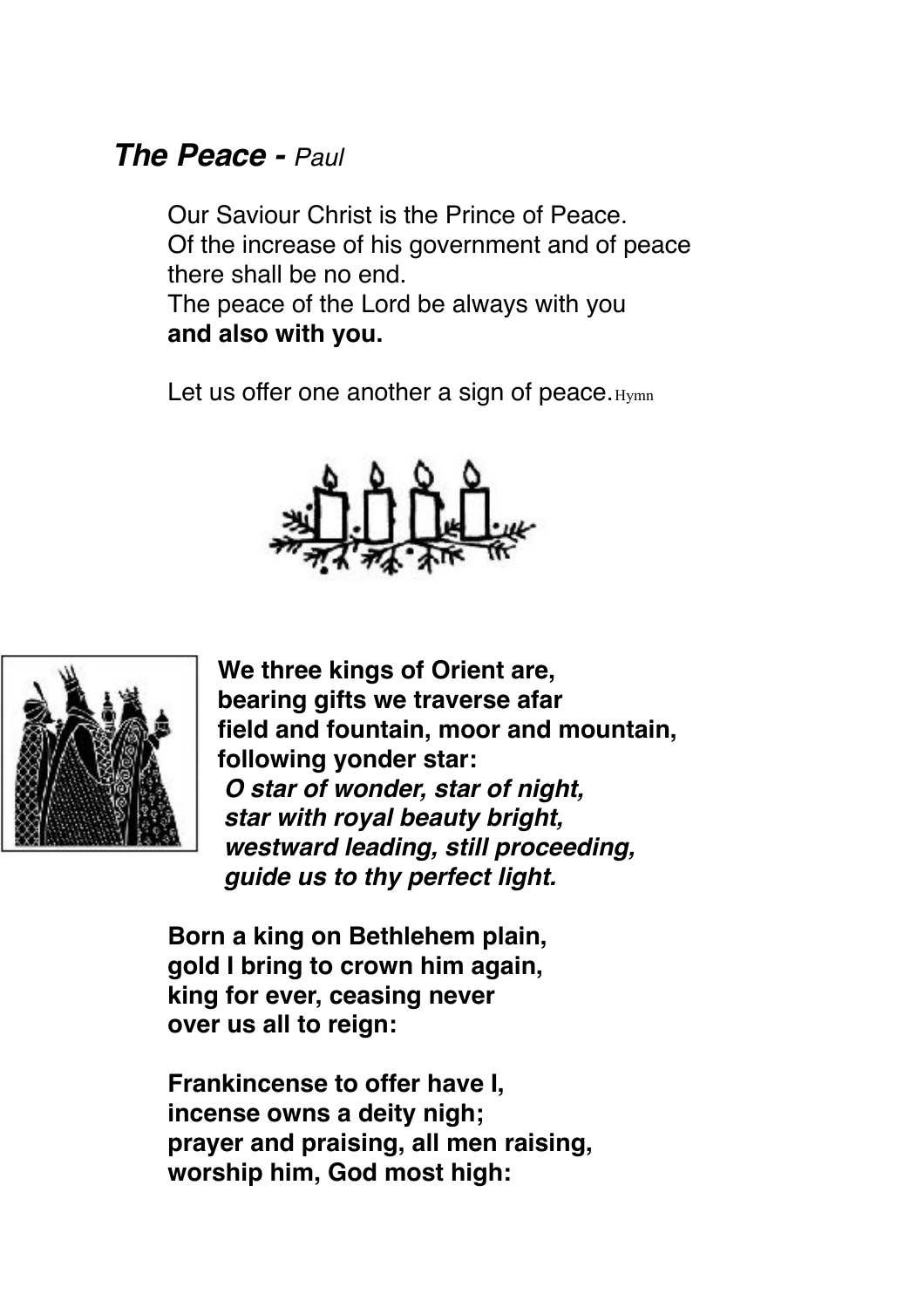**Myrrh is mine, its bitter perfume breathes a life of gathering gloom; sorrowing, sighing, bleeding, dying, sealed in the stone-cold tomb:**

**Glorious now behold him arise, king and God and sacrifice. Heaven sings: 'Alleluia'; 'Alleluia,' the earth replies:**

## *Final Prayer - Michelle*

Lord God, the bright splendour whom the nations seek: may we who with the wise men have been drawn by your light discern the glory of your presence in your Son, the Word made flesh, Jesus Christ our Lord. **Amen.**

#### *Blessing - Michelle*

May God the Father, who led the wise men by the shining of a star to find the Christ, the Light from light, lead you also in your pilgrimage to find the Lord. **Amen.**

May God, who has delivered us from the dominion of darkness, give us a place with the saints in light in the kingdom of his beloved Son. **Amen.**